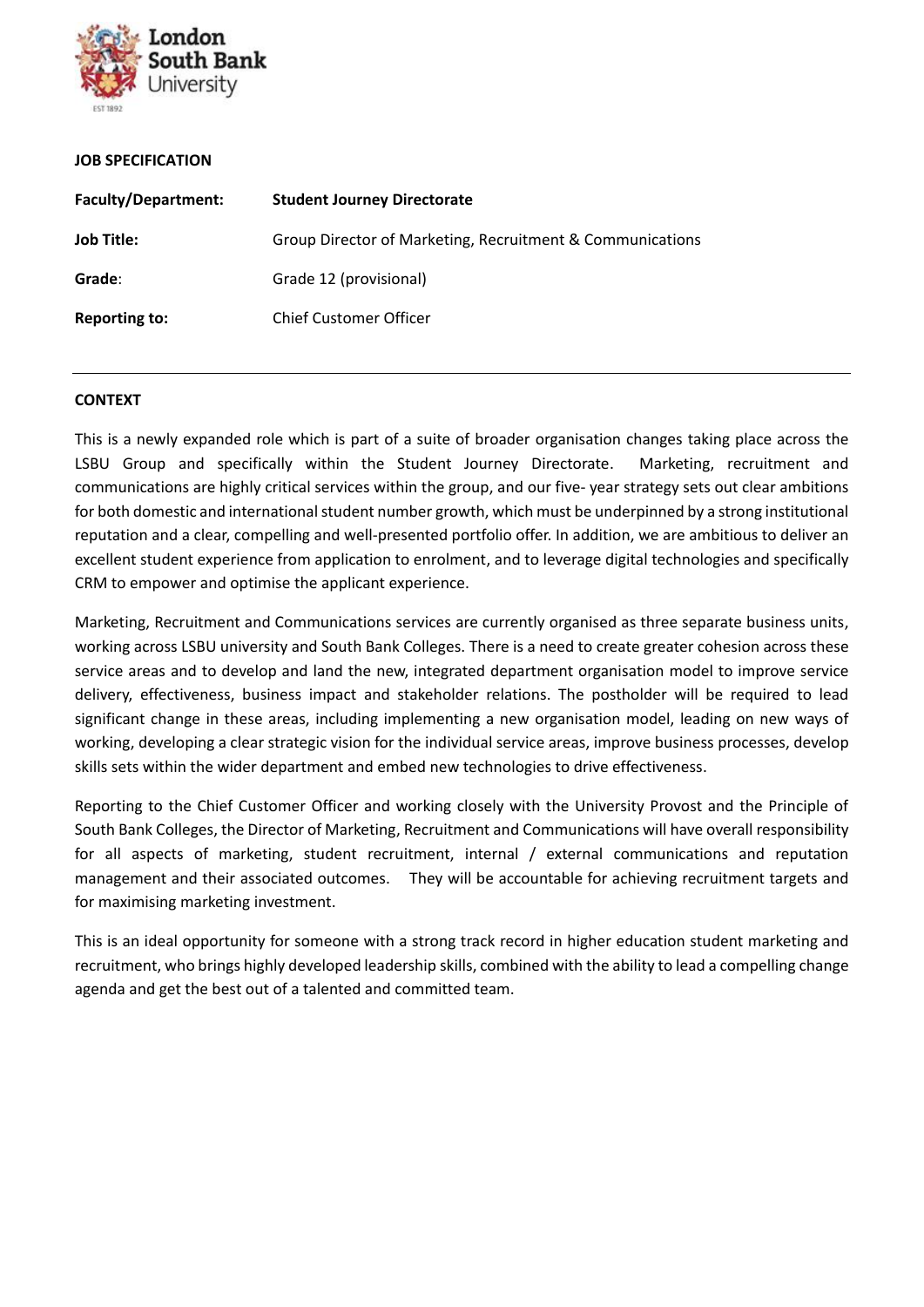

# **ROLE PURPOSE:**

The Director of Marketing, Recruitment and Communications is responsible for planning, developing, implementing and monitoring the group-wide marketing strategy which is integral to achieving the ambitions set out in the 2020-25 LSBU Group Corporate Strategy. The role has a particular focus on building the reputation of the group and its subsidiary institutions, growing tuition fee income from new students, developing new customer segments, widening access and participation in line with the group's agenda for social change, and transforming the applicant experience by leveraging new technologies and ways of working.

Along with the Provost and the Pro Vice Chancellor for Compulsory & Further Education, the Director shares accountability for new student enrolment income targets for domestic and overseas segments, and for growing the enrolment base in line with the priorities set out in the 2020-25 education strategy.

Budget accountability: c. £7m staffing and opex

Staff accountability: c. 50+

## **Reporting into this Position are the following teams:**

- Brand and communications
- Portfolio Marketing & Campaigns
- **Digital**
- Recruitment & Operations
- Admissions

## **MAIN ACTIVITIES AND RESPONSIBILITIES**:

- Provide strategic direction and leadership and successfully embed the new communications, marketing, and recruitment model, together with associated processes, ways of working and service delivery.
- Lead on group-wide marketing and recruitment strategy development, encompassing secondary, further and higher education, which comprehensively supports the specific targets within each academic institution.
- Translate strategy into fully joined-up marketing and conversion programmes which reflect the entire customer journey from awareness through to enrolment, designed to deliver an excellent student experience and fully maximise conversion.
- Lead on refining the model for overseas recruitment to ensure sustainable growth and optimise applicant profiles and cost to recruit.
- Set our clear operational roadmaps linked to strategy and set clear and measurable KPIs for marketing recruitment across the full applicant journey, translating these into measurable targets and KPIs for each sub-team and team leader.
- Lead the development of a cohesive digital marketing and engagement strategy for LSBU student recruitment which reflects a significant step change to current practice, harnessing expertise from digital first industries and best in class operators.
- Provide strategic oversight of internal and external communications programmes and ensure effective integration with marketing and recruitment activities.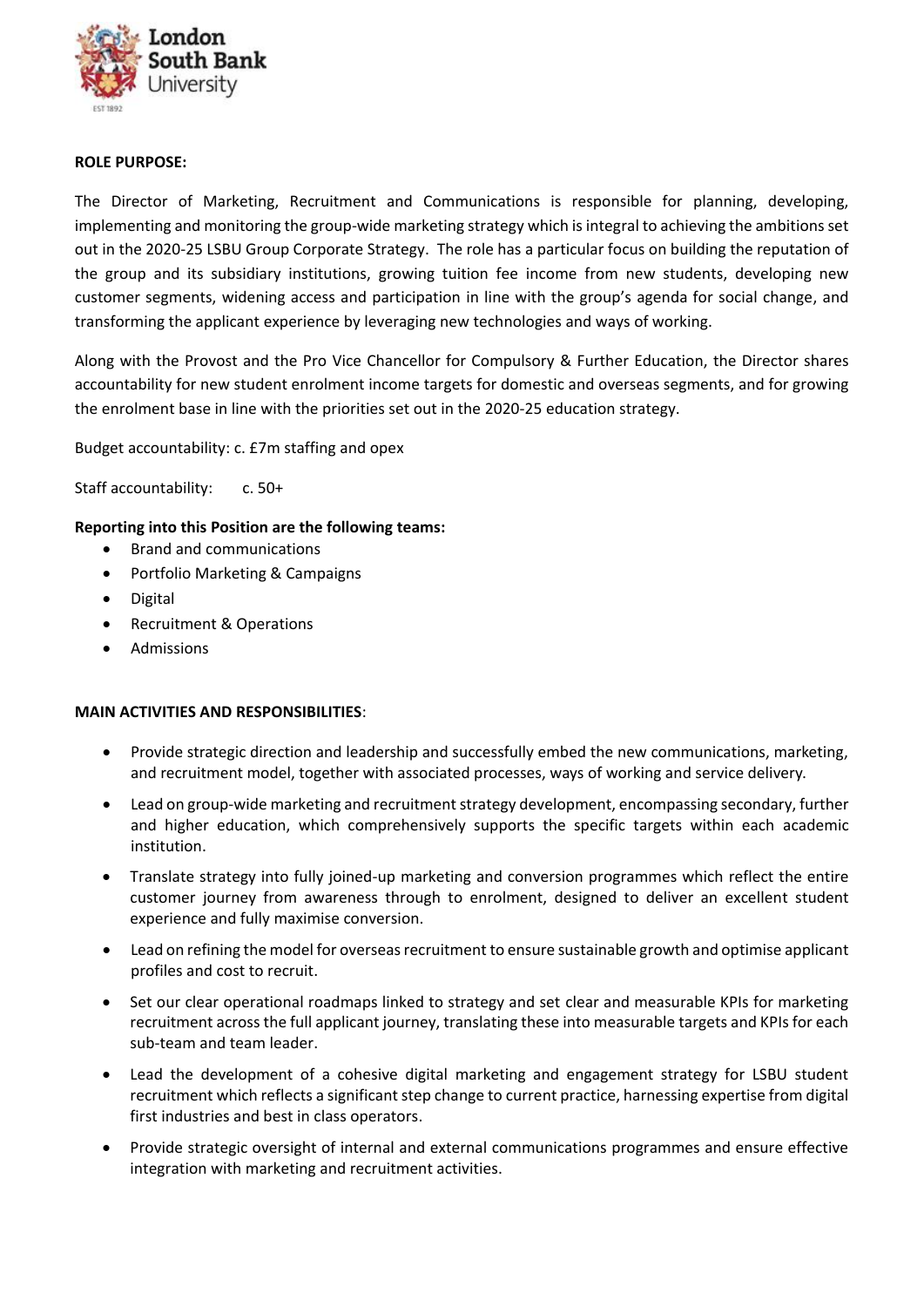

- Positively influence the culture of the marketing, recruitment and communications department, implementing actions which improve measures for employee engagement, performance, and attendance.
- Embed equality focussed procedures and behaviours within own team and lead by example.
- Build the skills and capabilities within the department through a systematic programme of performance management and development.
- Create a culture of continuous performance evaluation of marketing programmes and monitor and refine outputs to achieve greater efficiency and ROIs.
- Define and oversee the department budget, optimising spend and exercising oversight of delegated authorities.
- Stay up to date with the latest technology and best practices.
- Build and maintain a strong industry network across peer group professionals.
- Contribute to the overall growth of the LSBU Group as part of a senior leadership cohort.
- To take on such other duties and responsibilities as delegated by the CCO appropriate to remit and grade.

## **SELECTION CRITERIA:**

#### **Qualifications:**

• A first degree or equivalent work experience.

## **Experience / Knowledge**

- Experience of leading at a senior level, a multi-faceted marketing department within a higher education organisation and of driving organisation model change.
- Experience of leading on process design and improvement within the marketing discipline.
- Experience of leading on marketing strategy development across a complex service offer.
- Extensive knowledge of new and established channels to market and of traditional, contemporary and emerging media channels.
- A detailed understanding of the UK student recruitment cycle and of effective domestic recruitment strategies and tactics.
- A detailed understanding of the different models for overseas recruitment and experience in driving growth in this area.
- Digital marketing expertise with significant understanding of digital campaign techniques, CRM, social media and web platforms.
- Experience of leading brand and communications strategies and of their integration as part of a marketing mix.
- Experience of procurement of marketing services agencies and on-going agency management for advertising, media, digital.